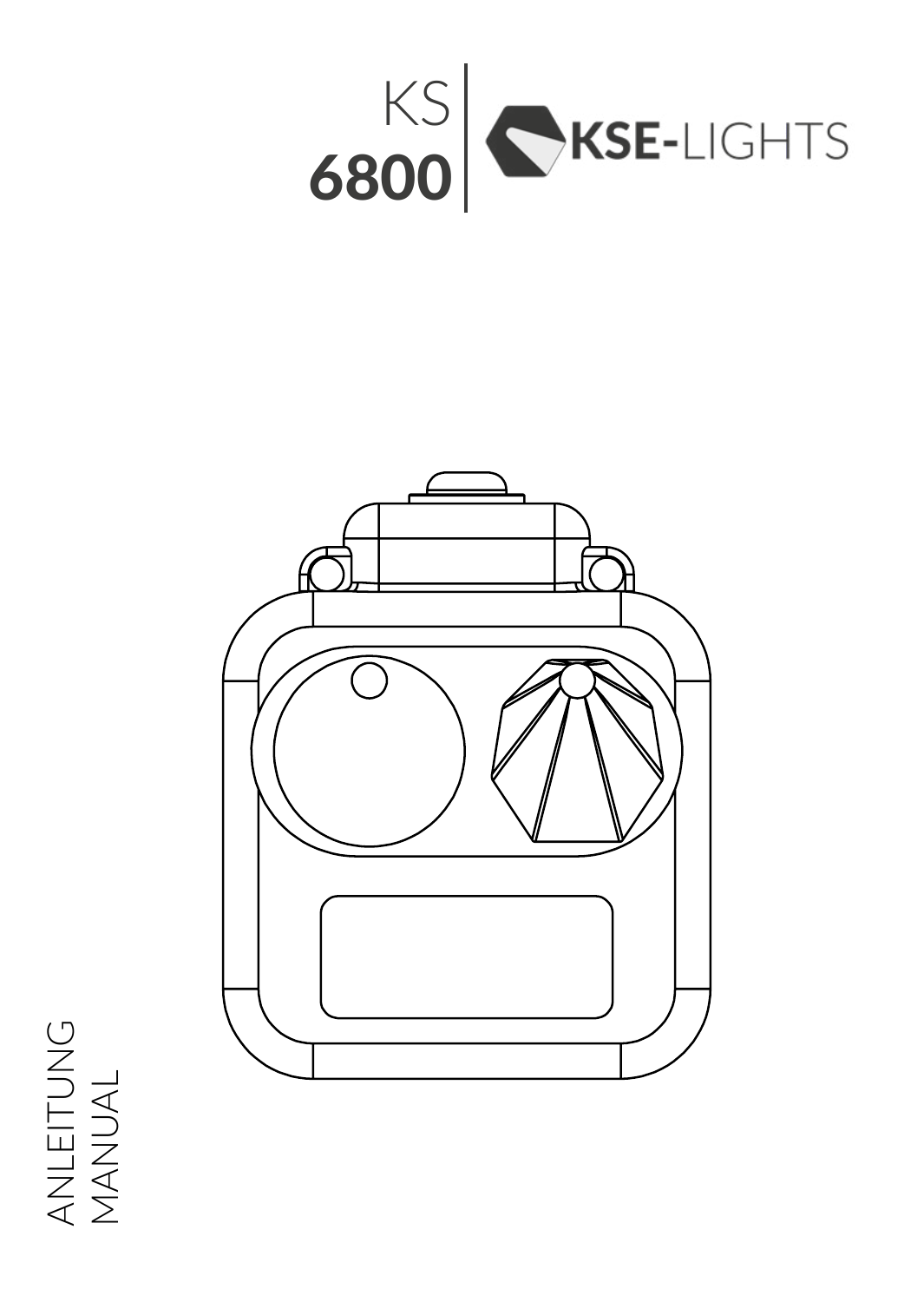



II 1G Ex ia IIC T4 Ga II 2D Ex ia op is IIIC T130° Db -20°C <Ta< +50°C



## entrational control of the control of the control of the control of the control of the control of the control o  $\overrightarrow{AB}$ Helmclip helmet clip LED & Refelktor LED & reflector EIN/AUS-Knopf on/off button Arretierung für Trageband attachment for neck strap





Li-Ion Akku Li-ion battery



>80% Kapazität nach 500 Ladezyklen >80% capacity after 500 cycles



<4,5 Stunden Ladezeit <4,5 hours charging





glasfaserverstärkter Kunststoff glass-fibre reinforced plastic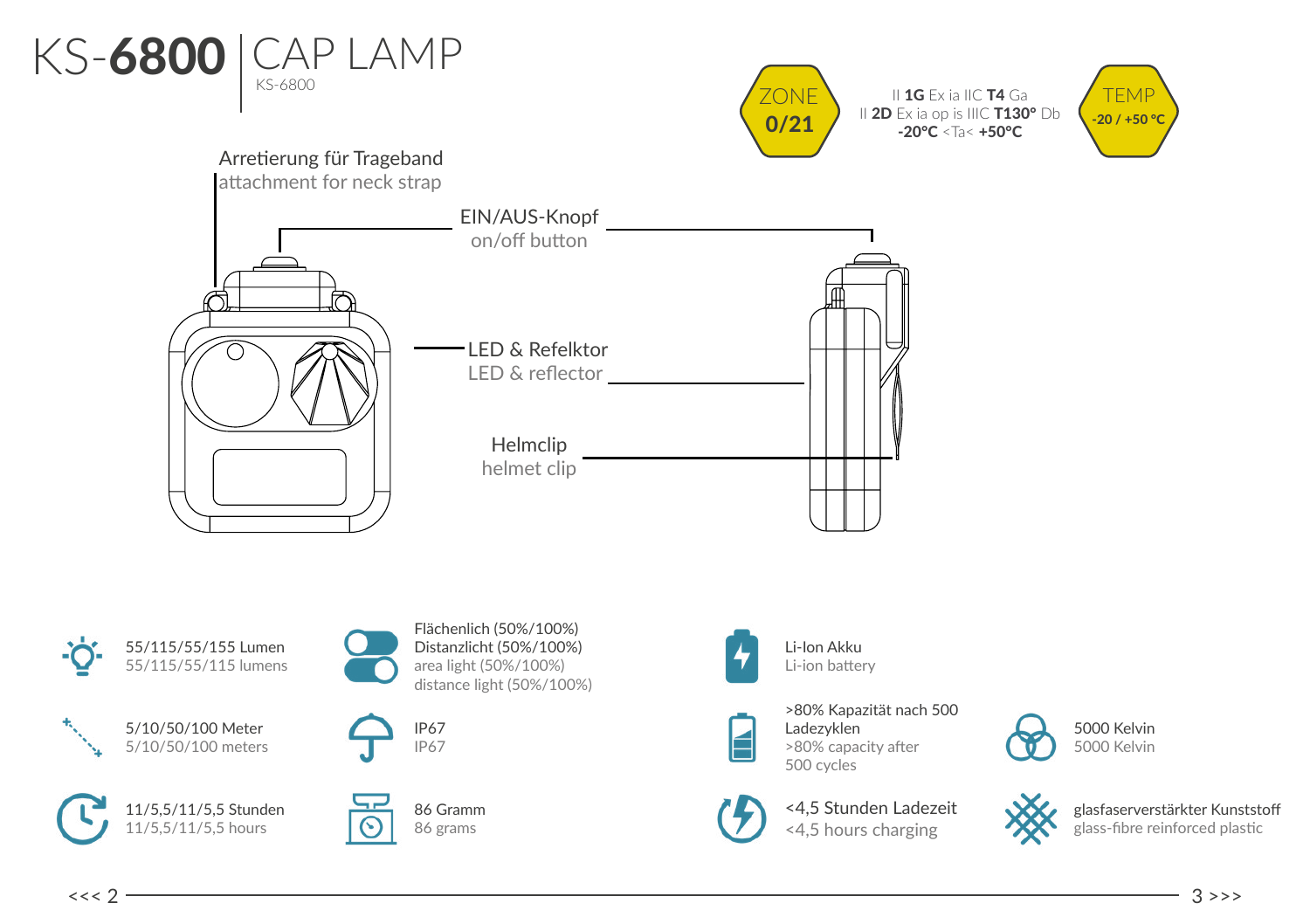## ERSTE VERWENDUNG

Vor der ersten Verwendung muss die Helmleuchte komplett vollgeladen werden. Dazu verbinden Sie das Ladegerät mit einer geeigneten Stromquelle und schieben die Leuchte in die Ladevorrichtung. Stellen Sie sicher, dass sich die Leuchte komplett bis zum Anschlag in der Ladevorrichtung befindet.

#### Bei korrekter Verbindung der Leuchte mit der Ladeschale leuchtet eine Indikator-LED in der Leuchte rot auf.

Die LED an der Ladeschale signalisiert den Ladezustand. Der Ladestrom schaltet sich automatisch bei voller Ladung ab.

Das Laden ist nur in nicht-explosionsgefährdeten Bereichen gestattet! Verwenden Sie nur Original-KSE-LIGHTS-Ladegeräte!

Nachdem die Leuchte voll geladen wurde, kann die Leuchte über den Ein-/Aus-Knopf eingeschaltet werden.

Durch mehrfaches Drücken des Tasters werden die einzelnen Modi, wie beschrieben, durch geschaltet. Nach dem letzten Modus schaltet sich die Leuchte aus.

Die Leuchte darf jederzeit verwendet und nachgeladen werden, ohne dass der Akkumulator negativ beeinflusst wird.

#### Die Leuchte ist beständig gegen ÖI, Fett, Klebstoff, Kohlenwasserstoff, Terpentinersatz und diverse Reiniger.

Leuchtengehäuse und Frontscheibe mit lauwarmen Seifenwasser abwaschen. Keine Säure und Scheuermittel einsetzen, vor allem nicht an der Frontscheibe.

#### Keinen Hochdruckschlauch verwenden!

Eine technische Wartung oder Reparatur darf nur durch KSE-LIGHTS oder einer autorisierten Person durchgeführt werden.

KSE-LIGHTS gewährt auf das Produkt eine Garantie von zwei Jahren auf Materialund Herstellungsfehler. Ausgeschlossen von der Garantie sind normale Abnutzung, Oxidation, Veränderungen, unsachgemäßer Gebrauch, Lagerung und Wartung sowie Schäden, die auf Nachlässigkeit oder Verwendungszwecke zurückzuführen sind, für die das Produkt nicht bestimmt ist.

Die Garantie auf den Akkumulator beschränkt sich auf ein Jahr. Bei Entfernen der Seriennummer entfällt die Garantie sofort. Im Garantiefall geben Sie die Leuchte bitte mit einem Kaufbeleg an den Händler zurück. Sie wird repariert oder ausgetauscht.

Öffnen Sie die Leuchte oder das Ladegerät auf keinen Fall. Die Leuchte bei Defekt nicht mehr benutzen oder Aufladen. Für Folgeschäden, die durch defekte Teile verursacht werden, kann keine Garantieleistung in Anspruch genommen werden. Bei Zuwiderhandlung erlischt die Garantie und die Betriebssicherheit.

KSE-LIGHTS übernimmt keinerlei Haftung für direkte, indirekte und unfallbedingte Folgen, sowie jegliche andere Form von Beschädigung auf Grund der Verwendung dieses Produkts.

## FIRST USE

The cap lamp must be fully charged before first use. To do this, connect the charger to a suitable power source and push the lamp into the charger. Make sure that the lamp is fully inserted into the charger.

#### When the lamp is correctly connected to the charger, an indicator LED in the lamp will light up red.

The LED on the charging cup indicates the charging status. The charging current switches off automatically when the battery is fully charged.

Charging is only permitted in non-hazardous areas! Only use original KSE-LIGHTS chargers!

After the lamp has been fully charged, the lamp can be switched on using the on/off switch.

By pressing the switch several times, the individual modes are switched through as described. After the last mode, the lamp switches off.

The lamp may be used and recharged at any time without negatively affecting the battery.

The lamp is resistant to oil, grease, glue, hydrocarbon, turpentine substitute and various cleaning agents.

Wash the lamp body and the windscreen with lukewarm soapy water. Do not use acid or abrasive cleaners, especially not on the windscreen. Do not use a high-pressure hose!

Technical maintenance or repair may only be carried out by KSE-LIGHTS or an authorized person.

KSE-LIGHTS gives a two-year warranty on the product for material and manufacturing defects. Excluded from the guarantee are normal wear and tear, oxidation, changes, improper use, storage and maintenance as well as damage caused by negligence or use for which the product is not intended.

The warranty on the accumulator is limited to one year. If the serial number is removed, the warranty is immediately void. Customer service in the event of a warranty claim, please return the lamp to the dealer with proof of purchase. It will be repaired or replaced.

Do not open the lamp or charger under any circumstances. Do not use or recharge the lamp if it is defective. No warranty claims can be made for consequential damage caused by defective parts. Failure to do so will invalidate the warranty and the operational safety.

KSE-LIGHTS accepts no liability for direct, indirect and accidental consequences, as well as any other form of damage due to the use of this product.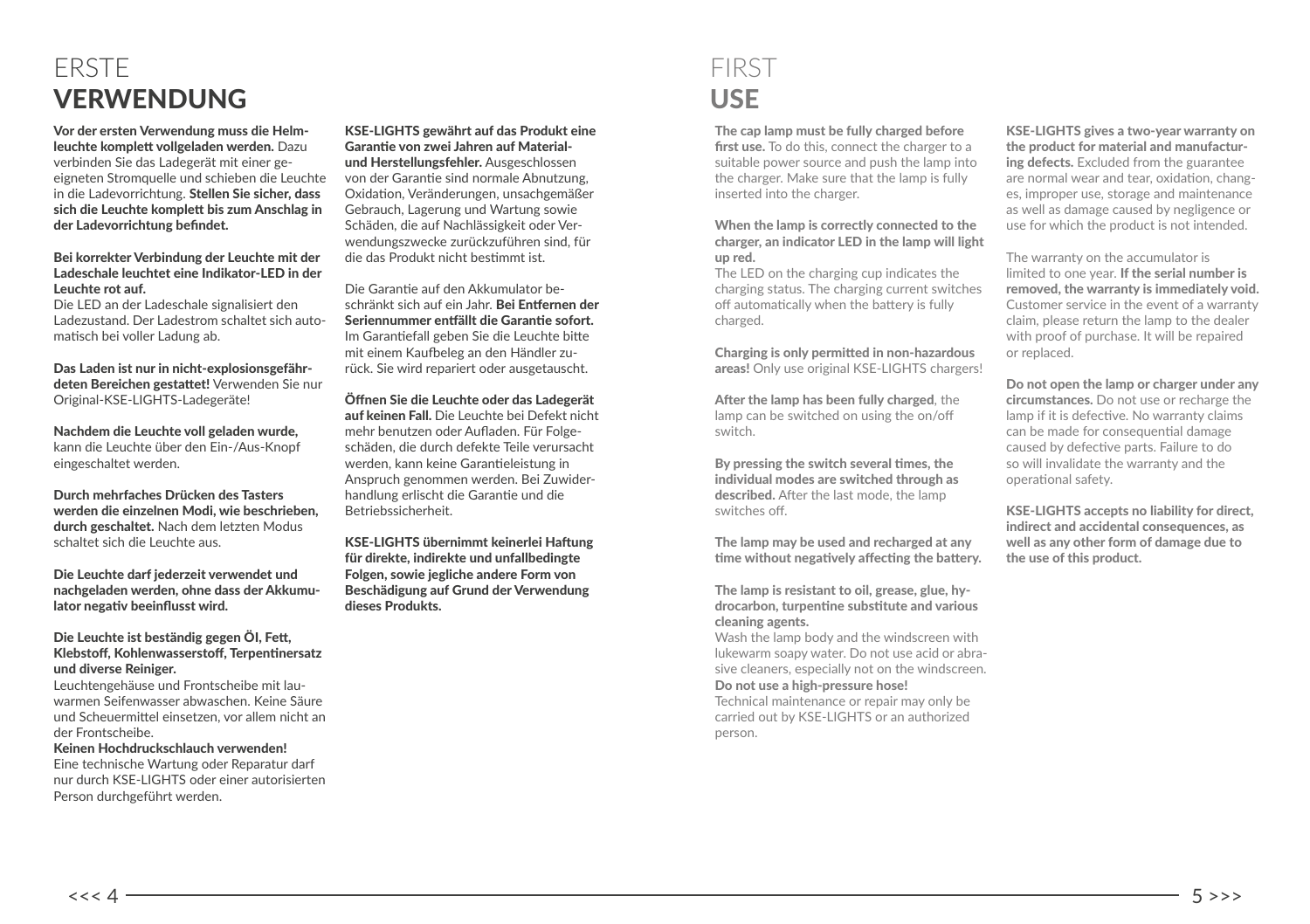## **SICHERHEITS HINWEISE**

Verwenden Sie keine beschädigten Leuchten, Ladegeräte oder Steckdosen, um die Leuchte zu laden.

Die Leuchte darf niemals im eingeschalteten Zustand, in einer potenziell gefährdeten Umgebung, auf dem Lichtaustrittfenster platziert werden.

Ziehen Sie nicht am Netzkabel, um das Steckernetzteil zu entfernen.

Verwenden Sie nur Original KSE-LIGHTS-Ladegeräte.

Die Verwendung anderer Ladegeräte kann sich negativ auf die Lebensdauer des Produktes auswirken. KSE-LIGHTS haftet nicht für Folgeschäden, wenn Teile verwendet werden, die nicht von KSE-LIGHTS zugelassen sind.

Schützen Sie das Ladegerät und den Akkumulator vor Schäden.

Lagern Sie die Produkte niemals außerhalb des zugelassenen Temperaturbereichs von 0°C bis 45°C.

Laden Sie das Produkt niemals außerhalb des zugelassenen Temperaturbereichs von -20°C bis +35°C.

Verwenden Sie das Produkt niemals außerhalb des Temperaturbereichs von -20°C bis +50°C.

## **SAFFTY** INFORMATIONS

Do not use damaged lamps, chargers or sockets to charge the lamp.

Never place the switched-on lamp on the light window when working in potential dangerous atmosphere.

Do not pull the power cord to remove the plug out of the socket.

Only use original KSE-LIGHTS chargers.

The use of other chargers may adversely affect the life of the product. KSE-LIGHTS is not responsible for consequential damage, if parts are used which are not authorized by KSE-LIGHTS.

Protect the charger and accumulator from damage.

Never store the products outside the approved temperature range from 0°C to  $+45^{\circ}$ C.

Never charge the product outside of the approved temperature range from -20°C to +35°C.

Never use the product at temperature range from -15°C to +50°C.

## FEHLER **BEHEBUNG**

Bei Verwendung der Helmleuchte und des Ladeadapters kann es zu Fehlfunktionen oder Bedienerfehlern kommen, hier finden Sie Lösungswege:

#### Die Helmleuchte lässt sich nicht einschalten.

*Setzen Sie die Leuchte kurz in das Ladegerät ein und versuchen Sie es erneut. Sollte die Leuchte keine Reaktion zeigen, wenden Sie sich bitte an unseren Produktservice.*

#### Die Leuchte zeigt keine Reaktion auf Einsetzen in das Ladegerät.

*Trennen Sie das Ladegerät kurz von der Versorgungsspannung und versuchen Sie es erneut. Sollte die Leuchte keine Reaktion zeigen, wenden Sie sich bitte an unseren Produktservice.*

## **TROUBLE** SHOOTING

When using the cap lamp and charging adapter some malfunctions or operator failures can appear, here are the solutions:

The cap lamp can not be turned on. *Insert the lamp into the charger and try again. Should the Lamp still show no response, please contact our product service.*

### The lamp shows no response to insertion in the charger.

*Disconnect the charger from the supply voltage and try again. Should the lamp still show no reaction, please contact our product service.*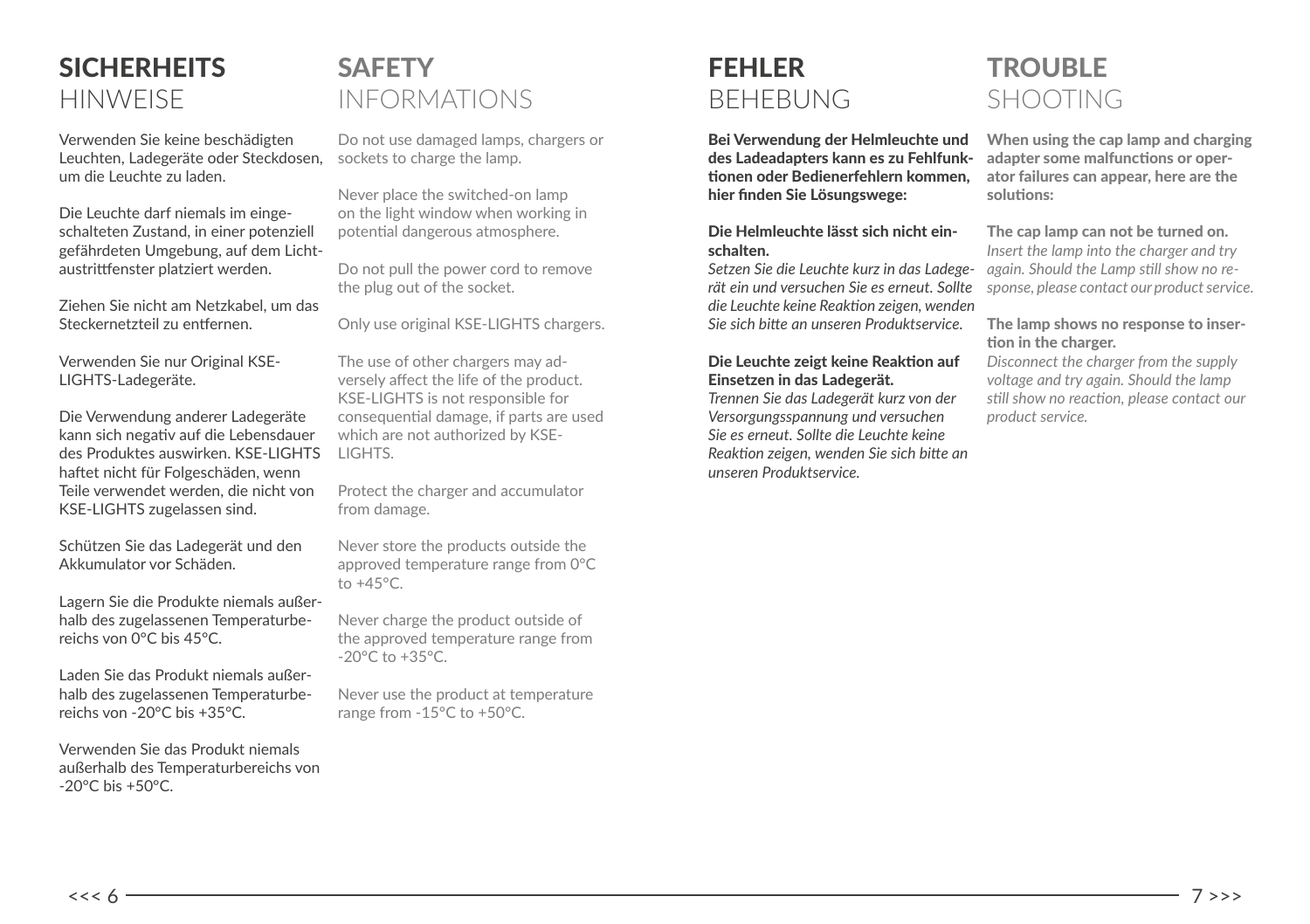



**EU-Konformitätserklärung** im Sinne der Richtlinie 2014/34/EU (ATEX-Richtlinie) im Sinne der Richtlinie 2014/30/EU (EMV-Richtlinie)

| <b>Declaration of Conformity</b>                  |  |  |  |  |
|---------------------------------------------------|--|--|--|--|
| according to directive 2014/30/EU (EMC directive) |  |  |  |  |
| according to directive 2014/35/EU (LVD directive) |  |  |  |  |

| Hersteller:                                                                                                                                                                                                                                                                                                                                                                                   | <b>KSE-LIGHTS GmbH</b>                                                                                                                                                                                             | Manufacturer.                                                                                                                                                                                                                                                                                                             | <b>KSE-LIGHTS GmbH</b>                                                                                                                                                                      |
|-----------------------------------------------------------------------------------------------------------------------------------------------------------------------------------------------------------------------------------------------------------------------------------------------------------------------------------------------------------------------------------------------|--------------------------------------------------------------------------------------------------------------------------------------------------------------------------------------------------------------------|---------------------------------------------------------------------------------------------------------------------------------------------------------------------------------------------------------------------------------------------------------------------------------------------------------------------------|---------------------------------------------------------------------------------------------------------------------------------------------------------------------------------------------|
| Anschrift:                                                                                                                                                                                                                                                                                                                                                                                    | Thüngenfeld 8<br>58256 Ennepetal                                                                                                                                                                                   | Address:                                                                                                                                                                                                                                                                                                                  | Thüngenfeld 8<br>58256 Ennepetal                                                                                                                                                            |
| Produktbezeichnung:                                                                                                                                                                                                                                                                                                                                                                           | LED-Helmleuchte                                                                                                                                                                                                    | Product:                                                                                                                                                                                                                                                                                                                  | LED cap lamp                                                                                                                                                                                |
| Typen:                                                                                                                                                                                                                                                                                                                                                                                        | KS-6800                                                                                                                                                                                                            | Types:                                                                                                                                                                                                                                                                                                                    | KS-6800                                                                                                                                                                                     |
| Beschreibung:                                                                                                                                                                                                                                                                                                                                                                                 | LED-Helmleuchte mit kompaktem Kunststoffgehäuse und<br>Befestigungsmittel für Helme. Sie beinhaltet den Akku mit Schutz-<br>elektronik und ein schaltbares LED-Leuchtfeld. Sie ist nicht zum<br>Öffnen vorgesehen. | Description:                                                                                                                                                                                                                                                                                                              | LED cap lamp with a compact plastic housing and attachment for<br>work safety helmets. The lamp includes a light source and a rechargeable<br>accumulator. It is not intended to be opened. |
| EU-Konformitätserklärung:                                                                                                                                                                                                                                                                                                                                                                     |                                                                                                                                                                                                                    | Declaration of Conformity:                                                                                                                                                                                                                                                                                                |                                                                                                                                                                                             |
| Dieses Produkt ist ein Gerät im Sinne der Richtlinien 2014/34/EU (ATEX - Richtlinie), 2014/30/EU (EMV - Richtlinie).                                                                                                                                                                                                                                                                          |                                                                                                                                                                                                                    | This product fulfills all following directives: Directive 2014/34/EU (ATEX directive), 2014/30/EU (EMC directive)                                                                                                                                                                                                         |                                                                                                                                                                                             |
| Kennzeichnung:<br>Œx                                                                                                                                                                                                                                                                                                                                                                          | II 1G Ex ia op is IIC T4 Ga<br>Il 2D Ex ia op is IIIC T130°C Db<br>-20 °C $\le$ Ta $\le$ 50 °C                                                                                                                     | Marking:                                                                                                                                                                                                                                                                                                                  | II 1G Ex ia op is IIC T4 Ga<br>Il 2D Ex ia op is IIIC T130°C Db<br>-20 °C $\le$ Ta $\le$ 50 °C                                                                                              |
| Aussteller der EG-Baumusterprüfbescheinigung:<br>IBExU Institut für Sicherheitstechnik GmbH.<br>Fuchsmühlenweg 7<br>09599 Freiberg<br>Angewendete harmonisierte Normen zur ATEX-Richtlinie, insbesondere:<br>EN 60079-0:2012+A11:2013<br>EN 60079-11:2012<br>EN 60079-28:2015<br>Angewendete harmonisierte Normen zur EMV-Richtlinie, insbesondere:<br>EN 55015:2013+A1:2015<br>EN 61547:2009 |                                                                                                                                                                                                                    | Issuer of EC-type approval:<br>IBExU Institut für Sicherheitstechnik GmbH.<br>Fuchsmühlenweg 7<br>09599 Freiberg<br>Applied standards for ATEX directive:<br>EN 60079-0:2012+A11:2013<br>EN 60079-11:2012<br>EN 60079-28:2015<br>Applied standards for EMC directive:<br>EN 55015:2013+A1:2015<br>EN 61547:2009           |                                                                                                                                                                                             |
| <b>KSE-LIGHTS GmbH</b><br>Ennepetal, 02.06.2020                                                                                                                                                                                                                                                                                                                                               | 4.4<br>Unterschrift<br>Nikolai Seel (Geschäftsleitung)                                                                                                                                                             | <b>KSE-LIGHTS GmbH</b><br>Ennepetal, 02.06.2020                                                                                                                                                                                                                                                                           | 4.6 <sub>1</sub><br>Signature<br>Nikolai Seel (General management)                                                                                                                          |
| Diese Erklärung bescheinigt die Übereinstimmung mit den genannten Richtlinien, beinhaltet jedoch keine Zusicherung von Eigenschaften.<br>Die Sicherheitshinweise der Produktinformationen sind zu beachten. Diese Erklärung erlischt automatisch, wenn Änderungen am Produkt<br>durchgeführt werden, die nicht mit der Firma KSE-LIGHTS GmbH abgestimmt wurden                                |                                                                                                                                                                                                                    | This declaration certifies compliance with the indicated directives but implies no assurance of properties.<br>The safety of the product information should be observed. This statement turns off automatically whenever changes are made to the<br>product, that have not been matched with the company KSE-LIGHTS GmbH. |                                                                                                                                                                                             |
| GHTS GmaH<br>Tel. +49 (012333-98242.30)                                                                                                                                                                                                                                                                                                                                                       | Geschäftsführen Detley Seel / Nikolai See<br>Bankverbindung.                                                                                                                                                       | KSE-HGHTS GmbH<br>Tel. +49 (012333-98242.30)                                                                                                                                                                                                                                                                              | Bankverbindung.<br>Geschäftsführen Detley Seel / Nikolar                                                                                                                                    |

KSF-HGHTS GmdH Thungenteld 8 S8256 Ennepetal Germany

Fax: +49 (017333-98747 49) www.cselights.com<br>infoekselights.com Swift/BIC: WELADED1ENE

Geschäftsführer: Detlev Seel / Nikolai See<br>WEEF-Reg.-Nr.DE 270 \$90 52<br>Registergerich: Hagen HPB 2367<br>List-Id Nr., DE 814 691 023 Bankverbindung.<br>Sparkasse Ennepetal – Breckerfeld<br>IBAN.DE62 4545 1060 0000 0927 67



Bankverbindung.<br>Sparkasse Ennepetal – Breckerfeld<br>IBAN.DE62 4545 1060 0000 0927 67 Fax: +49 (0) 7333-98747 49 www.coelights.com<br>infoekse-lights.com Serift/BIC: WELADED1ENE

Thingenteld &<br>S8256 Ennepetal<br>Germany

Geschäftsführer: Detlev Seel / Nikolai See WEEF-Reg.-Nr.DE 270 S90 52<br>Registergerich: Hagen HRB 2367<br>List-Id Nr., DE 814 691 023

DEKRA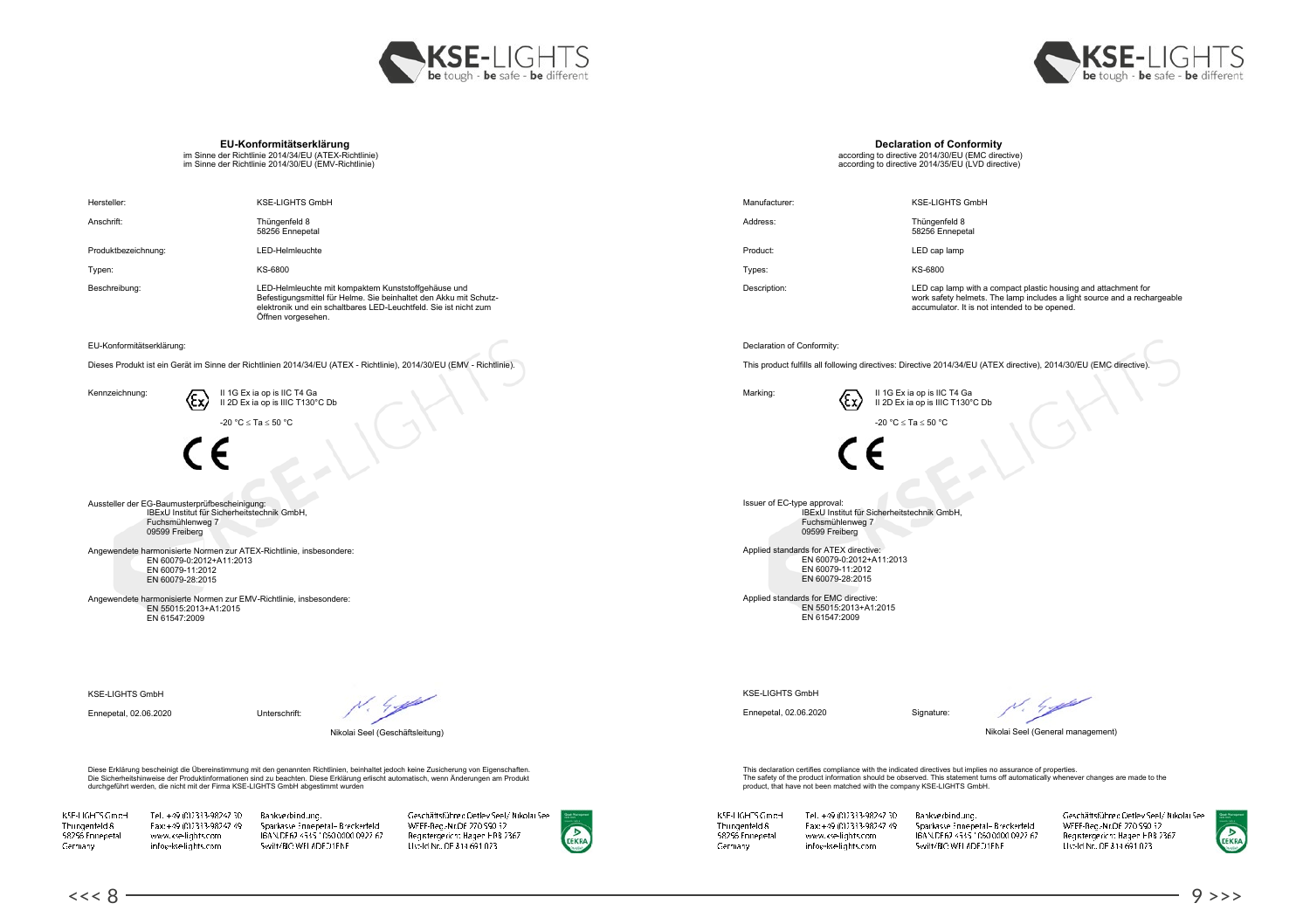# KS-6800 CHARGER



## ERSTE VERWENDUNG

1.Die Helmleuchte wie in der Abbildung in das Ladegerät einsetzen. Die Ladestatus-LED der Ladestation leuchtet rot.

2. Achten Sie darauf, dass sich keine Gegenstände zwischen Helmleuchte und Ladegerät befinden.

nachgeladen werden.

## FIRST USE

1. Insert the cap lamp in the charger as shown in the picture. The status LED in the charger lights red.

2. Please make sure, that there are no objects between the charger and the cap lamp.

3. The cap lamp can be charged and recharged  $\blacksquare$ anytime.